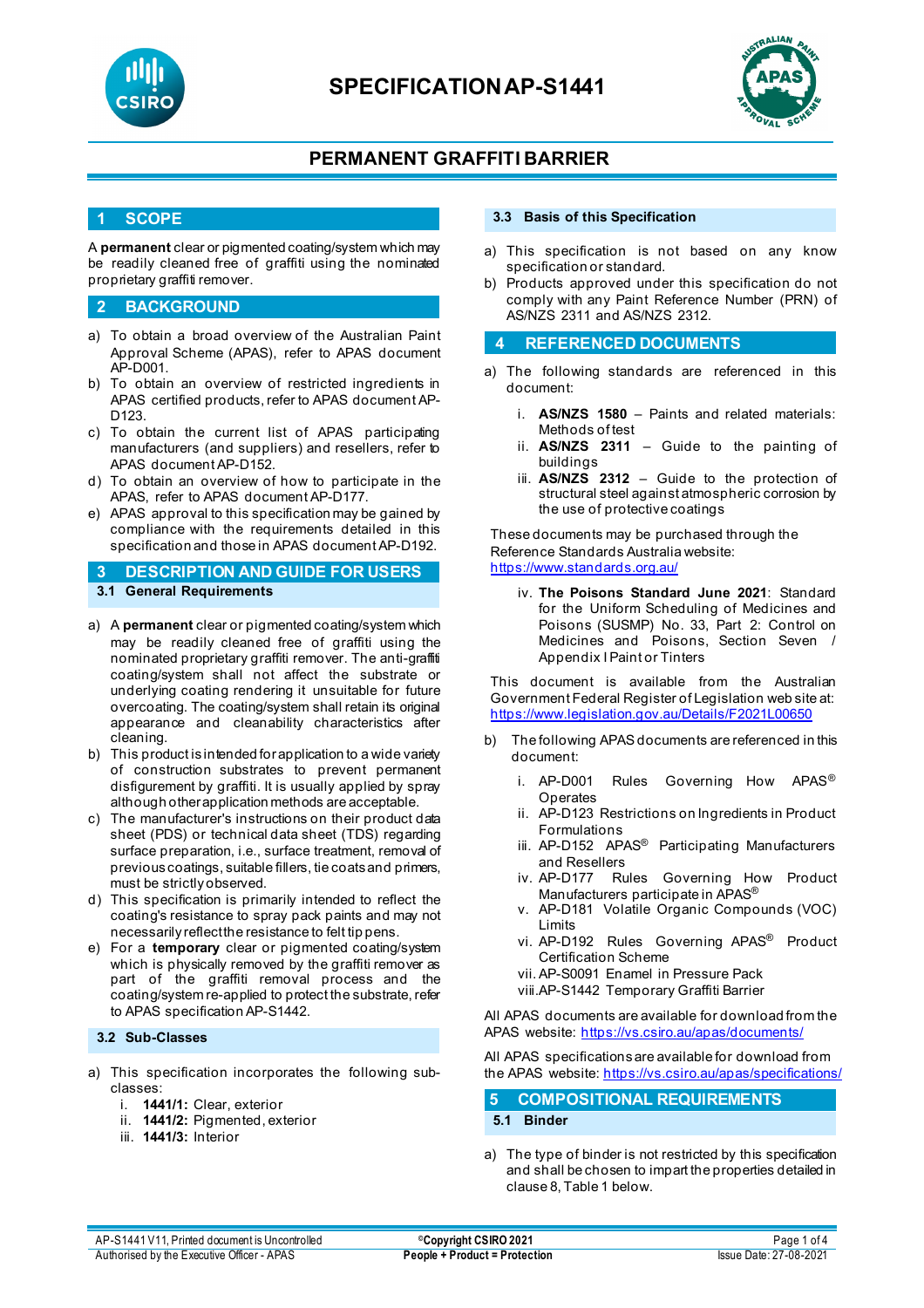



# **PERMANENT GRAFFITI BARRIER**

#### **5.2 Volatiles**

- a) The volatile portion shall typically (but not necessarily) be comprised of hydrocarbons.
- b) For VOC content restrictions, refer to APAS document AP-D181.

#### **5.3 Pigmentation**

a) The pigmentation shall be chosen to impart the properties detailed in clause 8, Table 1 below.

#### **5.4 Colour**

a) Products approved under sub-classes AP-S1441/2 and AP-S1441/3 are normally available in a wide range of colours.

### **6 PRODUCT APPROVAL REQUIREMENTS 6.1 General Requirements**

a) The product and its application for approval shall comply with the relevant requirements of APAS document AP-D192 during the life of the approval.

#### **6.2 Technical Requirements**

- a) The product shall comply with **all** the requirements of clause 8, Table 1 below.
- b) Subject to compliance with all the requirements of this specification, the level of Approval appropriate to the application shall be given to the system.

#### **6.3 Health and Safety Requirements**

- a) The manufacturer's Safety Data Sheet (SDS) must be studied closely prior to using the product and complied with during use of the product.
- b) Since these products may contain flammable solvents, they should be stored away from all sources of heat or ignition. Containers should be resealed immediately after use and good ventilation provided during use to minimise the risk of fire or explosion and the long-term toxic effects of absorption of the vapour into the lungs.
- c) If used indoors, to ensure minimal exposure to solvent vapours, painting should not be carried out whilst the building is occupied. Exterior doors, windows and relevant interior connecting doors should be propped open to ensure adequate ventilation.
- d) Alternatively, forced air ventilation should be used to ensure adequate air changes.
- e) Care should be taken to avoid contact with the skin by the use of protective clothing and barrier cream. All pumping equipment should be adequately earthed. A full-face air fed respirator should be used when spraying.
- f) Products intended for sale in Australia shall comply with all the requirements of the SUSMP. Products intended for sale in other countries shall comply with all local WHS and environmental requirements.
- g) The product shall comply with all requirements of clause 6.3 and 6.4 of APAS document AP-D192.

## **7 APPENDIX A**

### **Method for Assessing Protection Against Graffiti**

- 7.1 All panel conditioning, coating application, curing and graffiti removal shall be carried out under routine drying conditions.
- 7.2 Apply the coating (system) to a previously conditioned fibrous cement panel 300 x 150 mm, according to the coating manufacturer's instructions, and allow to cure for 7 days.
- 7.3 Where the manufacturer's product literature clearly states that the product is only meant to be used on another type of substrate e.g. concrete, the test substrate in clause 7.2 may be changed to that substrate.
- 7.4 Apply a black spray pack enamel (approved to APAS specification AP-S0091) at a nominal dry film thickness of 30µm to approximately 20% of the panel area and allow to dry for 96 hours.
- 7.5 Attempt to remove the black spray pack enamel using the nominated graffiti remover and process in accordance with the manufacturer's instructions. Rinse panel free of remover/graffiti residues with water, wipe dry and assess coating cleanability/removal as below.
- 7.6 Condition the test panel examined at 7.5 for a further 2 hours ± 5 minutes and repeat steps 7.4 and 7.5 ensuring the black spray pack enamel is applied to the same area of the test panel as previously.
- 7.7 Repeat step 7.6 to provide a test sequence comprising 3 complete cycles of graffiti application and removal. Assess the effectiveness of removal of the graffiti and the effect of the process on the permanent barrier surface.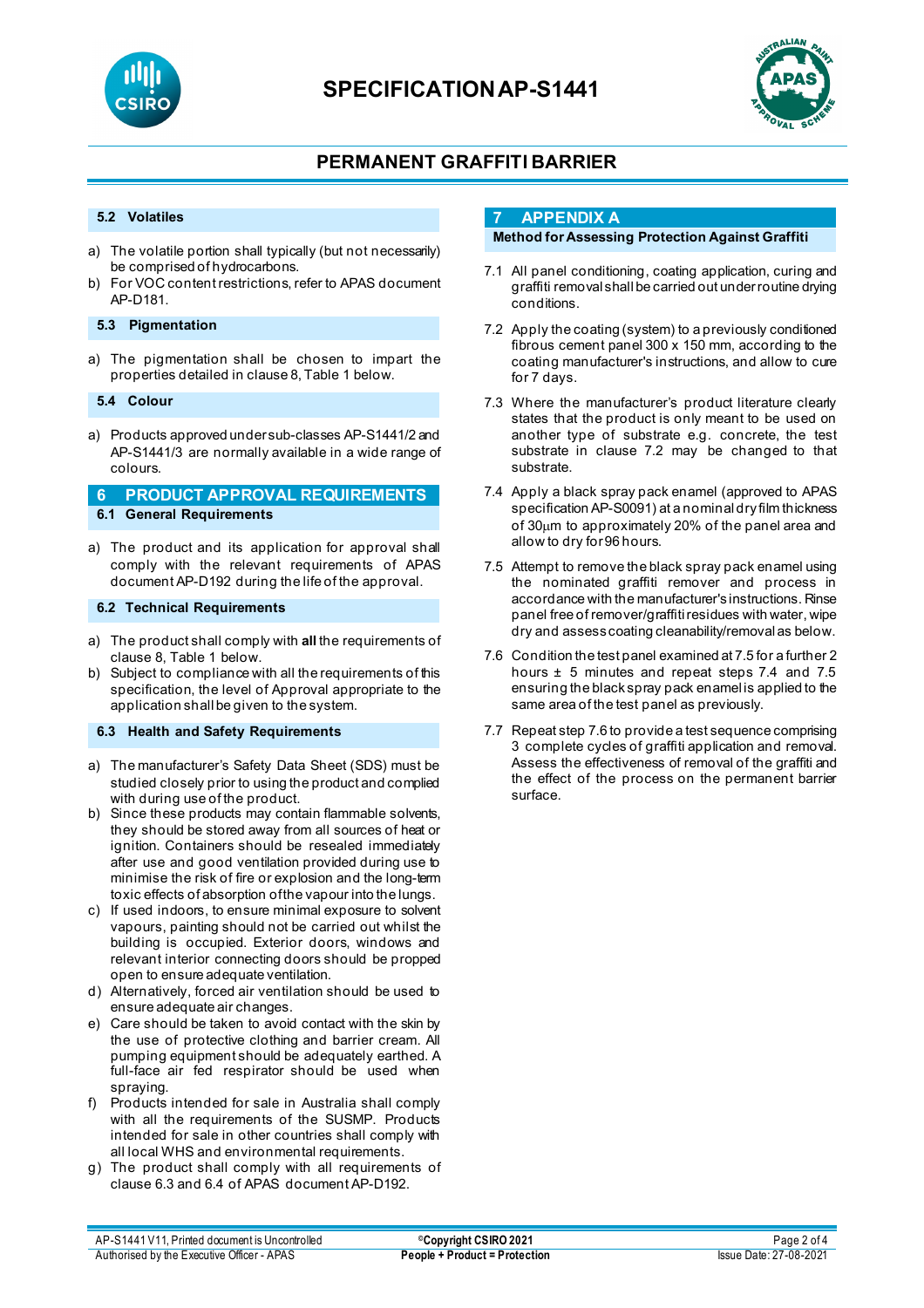



# **PERMANENT GRAFFITI BARRIER**

# **8 TABLE 1: PERFORMANCE PROPERTIES**

| <b>TEST</b>                                                                    | <b>AS/NZS</b><br>1580<br><b>METHOD</b> | <b>REQUIREMENTS</b>                                                                                                                                                                                                                                                                                     |
|--------------------------------------------------------------------------------|----------------------------------------|---------------------------------------------------------------------------------------------------------------------------------------------------------------------------------------------------------------------------------------------------------------------------------------------------------|
| Preliminary Examination                                                        | 103.1                                  | No gelation, setting rating minimum 4 and shall be readily re-<br>incorporated. No particles to be retained on a $250 \mu m$ sieve.                                                                                                                                                                     |
| <b>Application Properties</b><br>- Conventional Spraying<br>- Airless Spraying | 205.2<br>205.4                         | When applied to the relevant substrate type in accordance with the<br>manufacturer's application instructions, the coating shall provide a<br>uniform finish free from defects.<br>1441/1: The appearance of the substrate shall remain essentially<br>unchanged apart from a slight increase in gloss. |
| Surface Dry Condition                                                          | 401.1                                  | Maximum 6 hours.                                                                                                                                                                                                                                                                                        |
| Reincorporation after Storage                                                  | 211.2                                  | To comply with all the preceding requirements after 18 months<br>storage at ambient temperature.                                                                                                                                                                                                        |
| Colour                                                                         | 601.1                                  | 1441/1: The coating shall be colourless and when applied, shall<br>impart no permanent colour to the surface or coating.                                                                                                                                                                                |
| Protection Against Graffiti                                                    | Clause 7,<br>AppendixA                 | The graffiti shall be completely removed from the permanent coating<br>without damage to the coating and the substrate or painted surface<br>left unchanged in appearance after 3 cycles of application and<br>removal.                                                                                 |
| Resistance to Natural Weathering                                               | 457.1                                  | 1441/1 and 1441/2 only:                                                                                                                                                                                                                                                                                 |
|                                                                                |                                        | A concrete paving slab coated in accordance with the manufacturer's<br>application instructions shall allow no integrity failure after 24 months<br>exposure at 45°N at a temperate site.                                                                                                               |
|                                                                                |                                        | In addition, the ratings for discolouration, chalking and colour change<br>shall not exceed 2.                                                                                                                                                                                                          |
|                                                                                |                                        | At the completion of the durability test, the coating shall still comply<br>with the test for protection against graffiti (refer clause 7, Appendix<br>A).                                                                                                                                              |
| <b>VOC Content</b>                                                             | <b>APAS</b><br>AP-D181                 | Refer to APAS document AP-D181 for method and limits.<br>If the APAS specification is not listed on AP-D181, a declaration of<br>VOC content is still required.                                                                                                                                         |